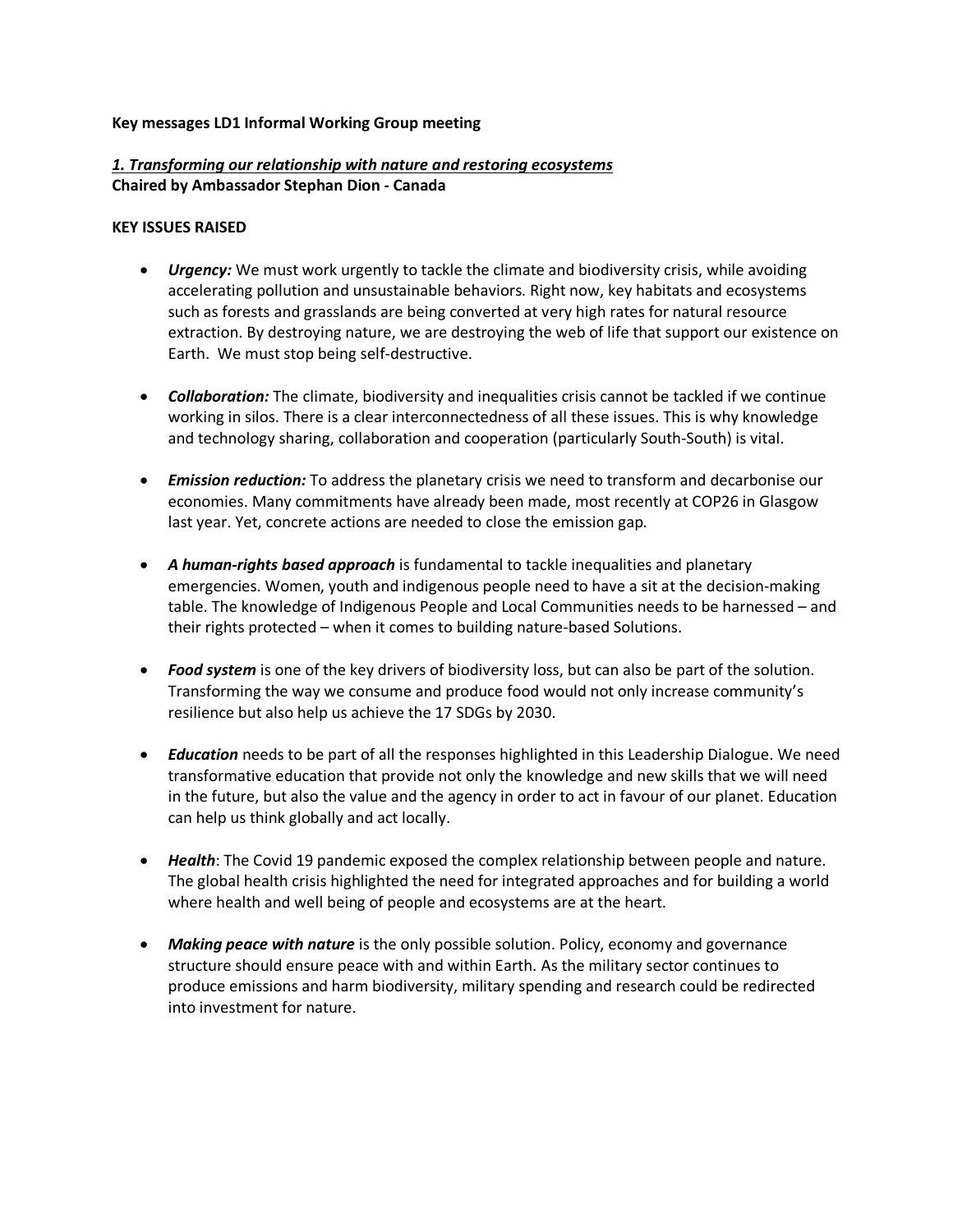## **CONCRETE RECOMMENDATIONS FOR ACTION**

- *Establish a new community fund,* particularly to support developing nations in recovering from COVID-19 and building back better and greener.
- Include a commitment on inclusive transition towards nature-positive economy and recommendation for a roadmap by 2030
- A global nature-positive goal should be embedded in the negotiations of the post-2020 global biodiversity framework.
- Building on existing commitments, including promoting sustainable consumption and production by 2030, UNEA outcome to negotiate a treaty on plastics, commitments made in the framework of UN Food Systems Summit
- Finance change IMF mandate to channel and direct SDRs to low income countries
- Support the adoption of international crime of ecocide at the International Court of Justice. Recognition of this would be the  $5<sup>th</sup>$  crime against peace. Legal definition of ecocide exists.
- Fair and equitable system of taxation, increase green taxes for those who pollute the most, in light of common but differentiated responsibilities.

## *2. Producing and consuming sustainably and fighting pollution*

*Chaired by Ecuador - Director Walter Schuldt*

## **KEY ISSUES RAISED**

- **Gender specific** approaches are needed to heal the world. Respect for Convention on the Elimination of All Forms of Discrimination against Women (CEDAW) and SDGs needs to be integrated in policymaking.
- Reconciling the trajectory of ecological footprint and human development unless we track both and look at the full picture, we risk exacerbating existing vulnerabilities.
- We heard that key sectors, like the crucial maritime sector, which underpins global trade, are taking concrete steps to move towards a net-zero future by 2050. We welcome and encourage others to do the same.
- We clearly need to transform the way in which we produce and consume. The need of this transformation pre-existed the Covid-19 pandemic. A comprehensive and sustainable recovery from the COVID-19 pandemic should be based on innovative, clean energy and circular economy principles. Such transformation is particularly relevant for emerging economies where high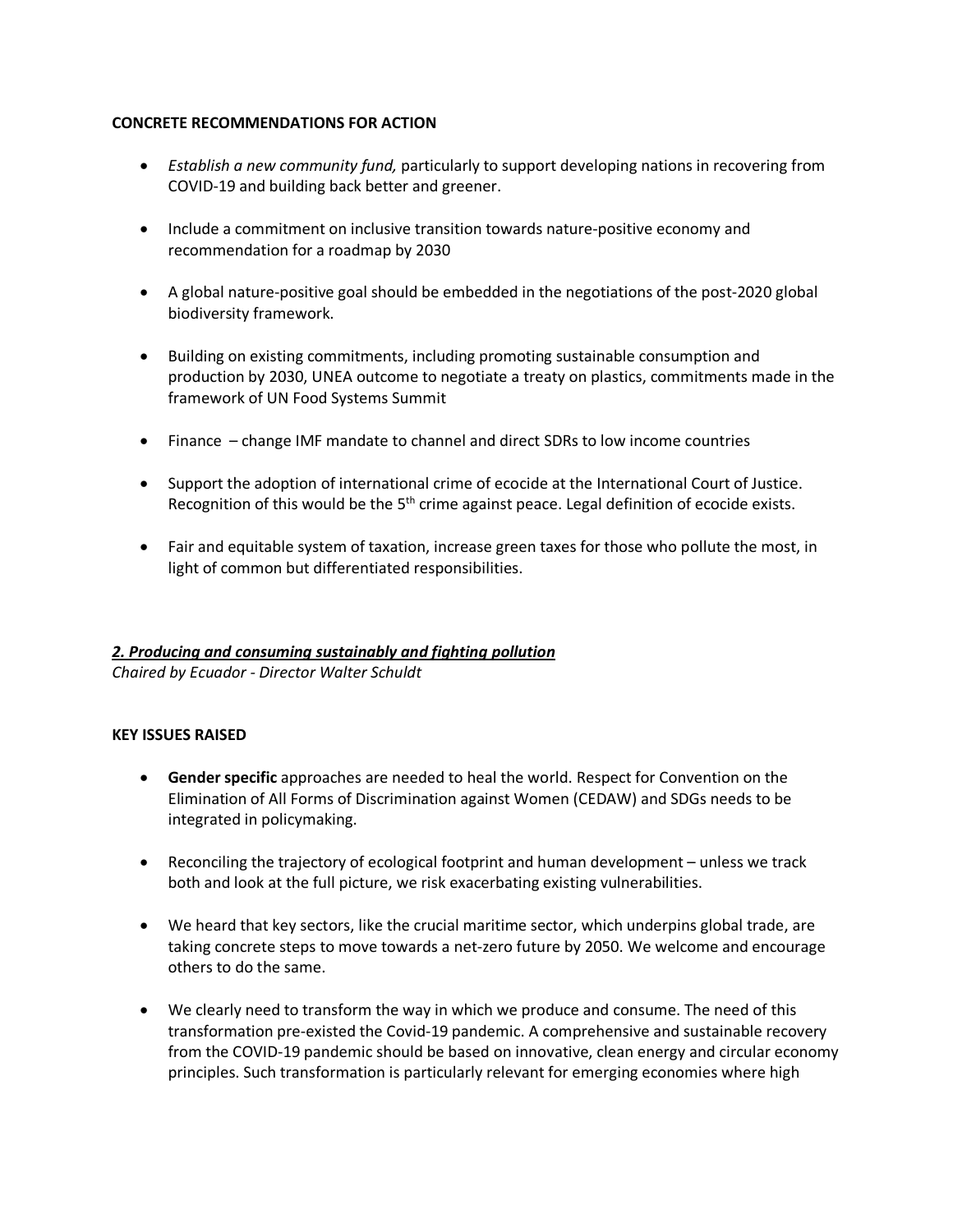impact sectors are expected to experience significant growth, which should bring jobs and sustainability.

- We cannot leave any one behind indigenous and pastoralist communities need to be protected, their role in achieving SDGs should be acknowledged, and their rights enshrined in governance processes. Prosperity for all cannot just be a slogan.
- The need for a governance framework for Sustainable Consumption and Production was highlighted and the One Planet Network was cited as a possible avenue for progress here. Agrifood systems were mentioned as a key action area where more sustainable practices could both alleviate hunger and malnutrition, and drastically reduce pressure on nature.
- The progress on curbing plastic waste a Paris Agreement for Plastic Waste made at UNEA 5.2 was commended and we would endeavor to involve all stakeholders, including children and youth, as we move forward to
- Finally, we need to respect the nature on which our economies and life systems depend. We should also put our trust in science and evidence-based policymaking and recognize and engage faith-based organizations given the important role they play in societies and in influencing culture and values.

## **CONCRETE RECOMMENDATIONS FOR ACTION**

- Participants suggested a focus on indicators beyond growth what we measure is what we achieve.
- We also heard suggestions to make sustainable consumption choices easy by working with media companies and advertisers, and also using fiscal policies to incentivize goods and services which don't harm nature. Participants also suggested rewarding producers who align their businesses with SCP principles and using economic and regulatory tools to provide effective and sustainable incentives.
- We also heard calls to ensure that circular economy transitions have a focus on high-quality and decent job provision – transitions are not linear and we need to be mindful of impact on al communities and think ahead about compensatory policies and communication.
- Lastly, there was a suggestion to evolve the current paradigm of technological transfer from the North to the South – to one of co-development of technologies which can benefit all.

## *3. Social justice and intergenerational equity*

*Co-Chaired by Ecuador and Canada*

## **KEY ISSUES RAISED**

• The triple planetary crisis of climate change, pollution and nature loss negatively affects the human rights of countless people across the world.